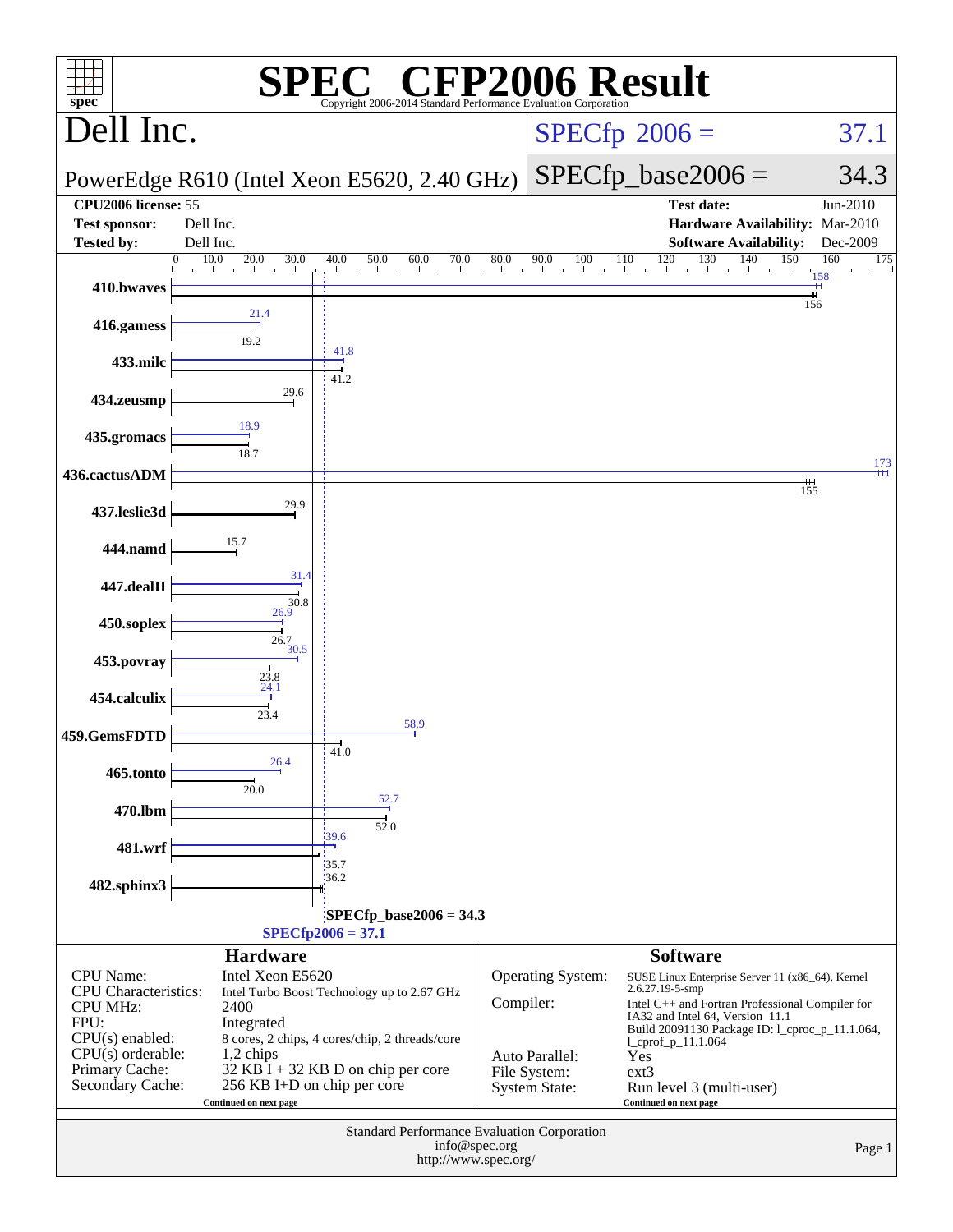| Dell Inc.           |                                                   |                                                                       |                                                            |                                                                   |                                                                                                                     |                                                                             |                                                                                                  |                                                |                                                                                                                            |                                                                                                 | 37.1                                                                                              |
|---------------------|---------------------------------------------------|-----------------------------------------------------------------------|------------------------------------------------------------|-------------------------------------------------------------------|---------------------------------------------------------------------------------------------------------------------|-----------------------------------------------------------------------------|--------------------------------------------------------------------------------------------------|------------------------------------------------|----------------------------------------------------------------------------------------------------------------------------|-------------------------------------------------------------------------------------------------|---------------------------------------------------------------------------------------------------|
|                     |                                                   |                                                                       |                                                            |                                                                   |                                                                                                                     |                                                                             |                                                                                                  |                                                |                                                                                                                            |                                                                                                 | 34.3                                                                                              |
| CPU2006 license: 55 |                                                   |                                                                       |                                                            |                                                                   |                                                                                                                     |                                                                             |                                                                                                  |                                                |                                                                                                                            |                                                                                                 | $Jun-2010$                                                                                        |
|                     |                                                   |                                                                       |                                                            |                                                                   |                                                                                                                     |                                                                             |                                                                                                  |                                                |                                                                                                                            |                                                                                                 |                                                                                                   |
|                     |                                                   |                                                                       |                                                            |                                                                   |                                                                                                                     |                                                                             |                                                                                                  |                                                |                                                                                                                            |                                                                                                 | Dec-2009                                                                                          |
|                     |                                                   |                                                                       |                                                            |                                                                   |                                                                                                                     |                                                                             |                                                                                                  |                                                |                                                                                                                            |                                                                                                 |                                                                                                   |
|                     |                                                   |                                                                       |                                                            |                                                                   |                                                                                                                     |                                                                             |                                                                                                  |                                                |                                                                                                                            |                                                                                                 |                                                                                                   |
| Other Hardware:     |                                                   |                                                                       |                                                            |                                                                   |                                                                                                                     |                                                                             |                                                                                                  |                                                |                                                                                                                            |                                                                                                 |                                                                                                   |
|                     |                                                   |                                                                       |                                                            |                                                                   |                                                                                                                     |                                                                             |                                                                                                  |                                                |                                                                                                                            |                                                                                                 |                                                                                                   |
|                     |                                                   |                                                                       |                                                            |                                                                   |                                                                                                                     |                                                                             |                                                                                                  |                                                |                                                                                                                            |                                                                                                 |                                                                                                   |
|                     |                                                   |                                                                       |                                                            |                                                                   |                                                                                                                     |                                                                             |                                                                                                  |                                                |                                                                                                                            |                                                                                                 | <b>Ratio</b><br>158                                                                               |
|                     |                                                   |                                                                       |                                                            |                                                                   |                                                                                                                     |                                                                             |                                                                                                  |                                                |                                                                                                                            |                                                                                                 | 21.3                                                                                              |
| 223                 | 41.2                                              | 223                                                                   | 41.3                                                       |                                                                   |                                                                                                                     | 220                                                                         | 41.7                                                                                             |                                                |                                                                                                                            | 220                                                                                             | 41.8                                                                                              |
| 308                 | 29.6                                              | 307                                                                   | 29.6                                                       | 308                                                               | 29.6                                                                                                                | 308                                                                         | 29.6                                                                                             | 307                                            | 29.6                                                                                                                       | 308                                                                                             | 29.6                                                                                              |
| 384                 | 18.6                                              | 383                                                                   | 18.7                                                       | 383                                                               | 18.7                                                                                                                | 378                                                                         | 18.9                                                                                             | 378                                            | <b>18.9</b>                                                                                                                | 378                                                                                             | 18.9                                                                                              |
| 77.2                | 155                                               | 77.6                                                                  | 154                                                        | 76.6                                                              | 156                                                                                                                 | 69.2                                                                        | 173                                                                                              | 69.6                                           | 172                                                                                                                        | 68.8                                                                                            | 174                                                                                               |
| 314                 | 29.9                                              | 317                                                                   | 29.7                                                       | 314                                                               | 29.9                                                                                                                | 314                                                                         | 29.9                                                                                             | 317                                            | 29.7                                                                                                                       | 314                                                                                             | 29.9                                                                                              |
| 509                 | 15.7                                              | 510                                                                   | 15.7                                                       | 510                                                               | 15.7                                                                                                                | 509                                                                         | 15.7                                                                                             | 510                                            | 15.7                                                                                                                       | 510                                                                                             | 15.7                                                                                              |
| 372                 | 30.8                                              | 372                                                                   | 30.7                                                       | 371                                                               | 30.8                                                                                                                | 364                                                                         | 31.4                                                                                             | 364                                            | 31.4                                                                                                                       | 364                                                                                             | 31.5                                                                                              |
| 312                 | 26.7                                              | 312                                                                   | 26.8                                                       | 312                                                               | 26.7                                                                                                                | 309                                                                         | 26.9                                                                                             | 310                                            | 26.9                                                                                                                       | 310                                                                                             | 26.9                                                                                              |
| 223                 | 23.9                                              | 224                                                                   | 23.8                                                       | 223                                                               | 23.8                                                                                                                | 174                                                                         | 30.5                                                                                             | 175                                            | 30.4                                                                                                                       | 174                                                                                             | 30.5                                                                                              |
| 353                 | 23.4                                              | 352                                                                   | 23.4                                                       | 353                                                               | 23.4                                                                                                                | 342                                                                         | 24.1                                                                                             | 342                                            | 24.1                                                                                                                       | 342                                                                                             | 24.1                                                                                              |
| 259                 | 41.0                                              | 259                                                                   | 41.0                                                       | 258                                                               | 41.1                                                                                                                | <b>180</b>                                                                  | 58.9                                                                                             | 180                                            | 58.9                                                                                                                       | 180                                                                                             | 59.1                                                                                              |
| 493                 | 19.9                                              | 491                                                                   | 20.0                                                       | 493                                                               | 20.0                                                                                                                | 372                                                                         | 26.4                                                                                             | 372                                            | 26.4                                                                                                                       | 373                                                                                             | 26.4                                                                                              |
| 264                 | 52.1                                              | 264                                                                   | 52.0                                                       | 265                                                               | 51.9                                                                                                                | 261                                                                         | 52.7                                                                                             | 260                                            | 52.8                                                                                                                       | 261                                                                                             | 52.7                                                                                              |
| 313                 | 35.7                                              | 312                                                                   | 35.7                                                       | 313                                                               | 35.7                                                                                                                | 282                                                                         | 39.7                                                                                             | 282                                            | 39.6                                                                                                                       | 282                                                                                             | 39.6                                                                                              |
| 539                 | 36.2                                              | 534                                                                   | 36.5                                                       | 541                                                               | 36.1                                                                                                                | 539                                                                         | 36.2                                                                                             | 534                                            | 36.5                                                                                                                       | 541                                                                                             | 36.1                                                                                              |
|                     | Disk Subsystem:<br><b>Seconds</b><br>86.9<br>1018 | Dell Inc.<br>Dell Inc.<br>None<br>None<br><b>Ratio</b><br>156<br>19.2 | downclocked to 1066 MHz)<br><b>Seconds</b><br>87.3<br>1018 | 12 MB I+D on chip per chip<br><b>Base</b><br>Ratio<br>156<br>19.2 | 48 GB (12 x 4 GB DDR3-1333 DR RDIMM, CL9, ECC,<br>1 x 146 GB 15000 RPM SAS<br><b>Seconds</b><br>87.5<br>1018<br>223 | PowerEdge R610 (Intel Xeon E5620, 2.40 GHz)<br>Ratio<br>155<br>19.2<br>41,2 | <b>Base Pointers:</b><br>Peak Pointers:<br><b>Results Table</b><br><b>Seconds</b><br>86.3<br>915 | Other Software:<br><b>Ratio</b><br>158<br>21.4 | <b>SPEC CFP2006 Result</b><br>$SPECfp2006 =$<br>64-bit<br>32/64-bit<br>None<br><b>Seconds</b><br>86.9<br>916<br><u>220</u> | $SPECfp\_base2006 =$<br><b>Test date:</b><br><b>Peak</b><br><b>Ratio</b><br>156<br>21.4<br>41.8 | Hardware Availability: Mar-2010<br><b>Software Availability:</b><br><b>Seconds</b><br>86.3<br>918 |

Results appear in the [order in which they were run.](http://www.spec.org/auto/cpu2006/Docs/result-fields.html#RunOrder) Bold underlined text [indicates a median measurement.](http://www.spec.org/auto/cpu2006/Docs/result-fields.html#Median)

#### **[Operating System Notes](http://www.spec.org/auto/cpu2006/Docs/result-fields.html#OperatingSystemNotes)**

'ulimit -s unlimited' was used to set the stacksize to unlimited prior to run

#### **[Platform Notes](http://www.spec.org/auto/cpu2006/Docs/result-fields.html#PlatformNotes)**

 BIOS Settings: Power Management = Maximum Performance (Default = Active Power Controller) Data Reuse = Disabled (Default = Enabled)

#### **[General Notes](http://www.spec.org/auto/cpu2006/Docs/result-fields.html#GeneralNotes)**

 Binaries were compiled on SLES 10 with Binutils 2.18.50.0.7.20080502 OMP\_NUM\_THREADS set to number of cores KMP\_AFFINITY set to granularity=fine, scatter<br>Continued on next page

> Standard Performance Evaluation Corporation [info@spec.org](mailto:info@spec.org) <http://www.spec.org/>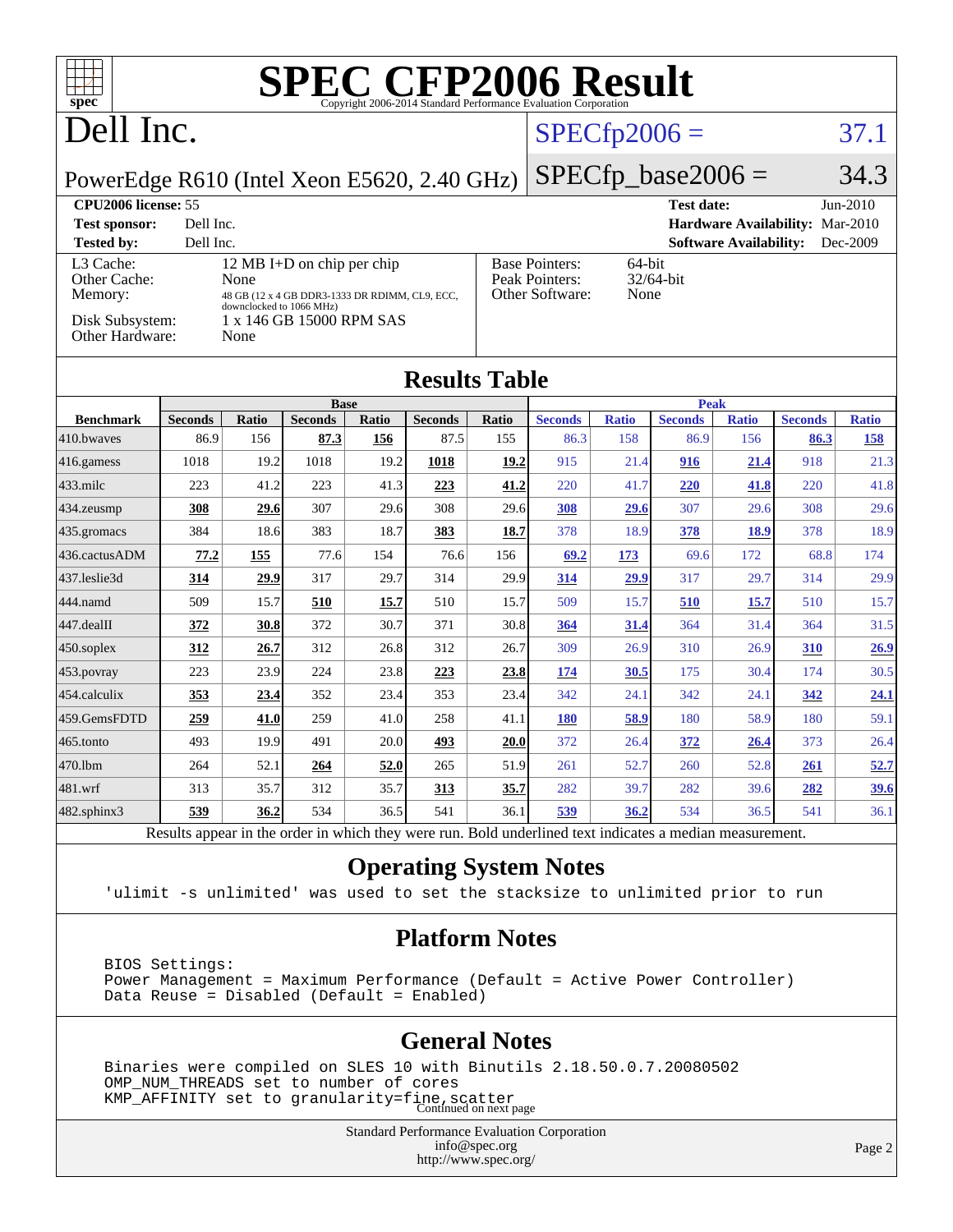

# **[SPEC CFP2006 Result](http://www.spec.org/auto/cpu2006/Docs/result-fields.html#SPECCFP2006Result)**

# Dell Inc.

 $SPECTp2006 = 37.1$ 

PowerEdge R610 (Intel Xeon E5620, 2.40 GHz)  $SPECTp\_base2006 = 34.3$ 

**[CPU2006 license:](http://www.spec.org/auto/cpu2006/Docs/result-fields.html#CPU2006license)** 55 **[Test date:](http://www.spec.org/auto/cpu2006/Docs/result-fields.html#Testdate)** Jun-2010 **[Test sponsor:](http://www.spec.org/auto/cpu2006/Docs/result-fields.html#Testsponsor)** Dell Inc. **[Hardware Availability:](http://www.spec.org/auto/cpu2006/Docs/result-fields.html#HardwareAvailability)** Mar-2010 **[Tested by:](http://www.spec.org/auto/cpu2006/Docs/result-fields.html#Testedby)** Dell Inc. **[Software Availability:](http://www.spec.org/auto/cpu2006/Docs/result-fields.html#SoftwareAvailability)** Dec-2009

#### **[General Notes \(Continued\)](http://www.spec.org/auto/cpu2006/Docs/result-fields.html#GeneralNotes)**

 KMP\_STACKSIZE set to 200M The Dell PowerEdge R610 and the Bull NovaScale R440 F2 models are electronically equivalent. The results have been measured on a Dell PowerEdge R610 model.

#### **[Base Compiler Invocation](http://www.spec.org/auto/cpu2006/Docs/result-fields.html#BaseCompilerInvocation)**

 $C$  benchmarks:<br>icc  $-m64$ 

[C++ benchmarks:](http://www.spec.org/auto/cpu2006/Docs/result-fields.html#CXXbenchmarks) [icpc -m64](http://www.spec.org/cpu2006/results/res2010q3/cpu2006-20100702-12145.flags.html#user_CXXbase_intel_icpc_64bit_bedb90c1146cab66620883ef4f41a67e)

[Fortran benchmarks](http://www.spec.org/auto/cpu2006/Docs/result-fields.html#Fortranbenchmarks): [ifort -m64](http://www.spec.org/cpu2006/results/res2010q3/cpu2006-20100702-12145.flags.html#user_FCbase_intel_ifort_64bit_ee9d0fb25645d0210d97eb0527dcc06e)

[Benchmarks using both Fortran and C](http://www.spec.org/auto/cpu2006/Docs/result-fields.html#BenchmarksusingbothFortranandC): [icc -m64](http://www.spec.org/cpu2006/results/res2010q3/cpu2006-20100702-12145.flags.html#user_CC_FCbase_intel_icc_64bit_0b7121f5ab7cfabee23d88897260401c) [ifort -m64](http://www.spec.org/cpu2006/results/res2010q3/cpu2006-20100702-12145.flags.html#user_CC_FCbase_intel_ifort_64bit_ee9d0fb25645d0210d97eb0527dcc06e)

#### **[Base Portability Flags](http://www.spec.org/auto/cpu2006/Docs/result-fields.html#BasePortabilityFlags)**

| 435.gromacs: -DSPEC_CPU_LP64 -nofor_main                       |
|----------------------------------------------------------------|
| 436.cactusADM: - DSPEC CPU LP64 - nofor main                   |
|                                                                |
|                                                                |
|                                                                |
|                                                                |
|                                                                |
| 454.calculix: - DSPEC CPU LP64 - nofor main                    |
|                                                                |
|                                                                |
|                                                                |
| 481.wrf: -DSPEC CPU_LP64 -DSPEC_CPU_CASE_FLAG -DSPEC_CPU_LINUX |
|                                                                |
|                                                                |

## **[Base Optimization Flags](http://www.spec.org/auto/cpu2006/Docs/result-fields.html#BaseOptimizationFlags)**

[C benchmarks](http://www.spec.org/auto/cpu2006/Docs/result-fields.html#Cbenchmarks): [-xSSE4.2](http://www.spec.org/cpu2006/results/res2010q3/cpu2006-20100702-12145.flags.html#user_CCbase_f-xSSE42_f91528193cf0b216347adb8b939d4107) [-ipo](http://www.spec.org/cpu2006/results/res2010q3/cpu2006-20100702-12145.flags.html#user_CCbase_f-ipo) [-O3](http://www.spec.org/cpu2006/results/res2010q3/cpu2006-20100702-12145.flags.html#user_CCbase_f-O3) [-no-prec-div](http://www.spec.org/cpu2006/results/res2010q3/cpu2006-20100702-12145.flags.html#user_CCbase_f-no-prec-div) [-static](http://www.spec.org/cpu2006/results/res2010q3/cpu2006-20100702-12145.flags.html#user_CCbase_f-static) [-parallel](http://www.spec.org/cpu2006/results/res2010q3/cpu2006-20100702-12145.flags.html#user_CCbase_f-parallel) [-opt-prefetch](http://www.spec.org/cpu2006/results/res2010q3/cpu2006-20100702-12145.flags.html#user_CCbase_f-opt-prefetch) [C++ benchmarks:](http://www.spec.org/auto/cpu2006/Docs/result-fields.html#CXXbenchmarks) [-xSSE4.2](http://www.spec.org/cpu2006/results/res2010q3/cpu2006-20100702-12145.flags.html#user_CXXbase_f-xSSE42_f91528193cf0b216347adb8b939d4107) [-ipo](http://www.spec.org/cpu2006/results/res2010q3/cpu2006-20100702-12145.flags.html#user_CXXbase_f-ipo) [-O3](http://www.spec.org/cpu2006/results/res2010q3/cpu2006-20100702-12145.flags.html#user_CXXbase_f-O3) [-no-prec-div](http://www.spec.org/cpu2006/results/res2010q3/cpu2006-20100702-12145.flags.html#user_CXXbase_f-no-prec-div) [-static](http://www.spec.org/cpu2006/results/res2010q3/cpu2006-20100702-12145.flags.html#user_CXXbase_f-static) [-parallel](http://www.spec.org/cpu2006/results/res2010q3/cpu2006-20100702-12145.flags.html#user_CXXbase_f-parallel) [-opt-prefetch](http://www.spec.org/cpu2006/results/res2010q3/cpu2006-20100702-12145.flags.html#user_CXXbase_f-opt-prefetch) Continued on next page

> Standard Performance Evaluation Corporation [info@spec.org](mailto:info@spec.org) <http://www.spec.org/>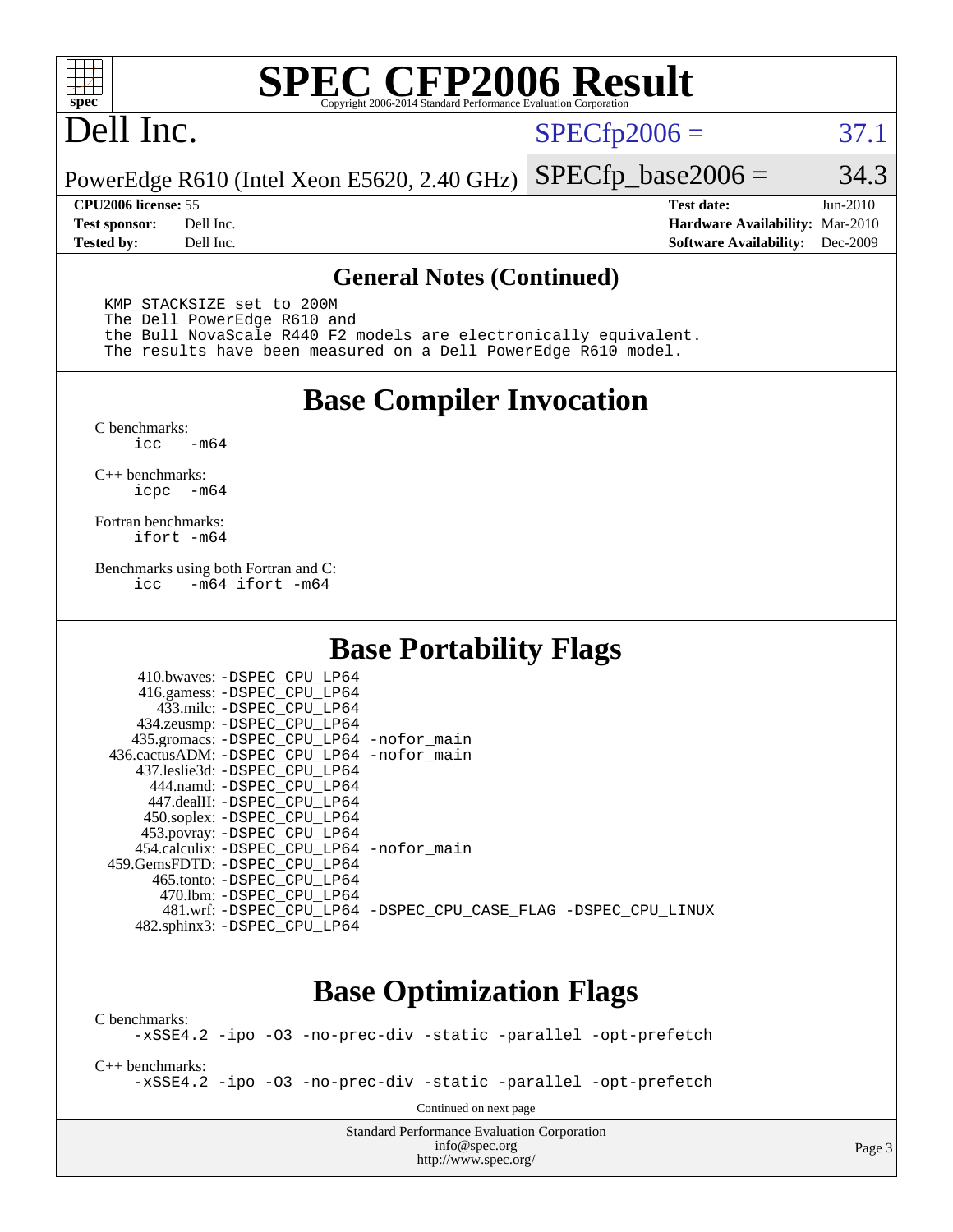# **[SPEC CFP2006 Result](http://www.spec.org/auto/cpu2006/Docs/result-fields.html#SPECCFP2006Result)**

# Dell Inc.

 $SPECTp2006 = 37.1$ 

PowerEdge R610 (Intel Xeon E5620, 2.40 GHz)  $SPECTp\_base2006 = 34.3$ 

**[CPU2006 license:](http://www.spec.org/auto/cpu2006/Docs/result-fields.html#CPU2006license)** 55 **[Test date:](http://www.spec.org/auto/cpu2006/Docs/result-fields.html#Testdate)** Jun-2010 **[Test sponsor:](http://www.spec.org/auto/cpu2006/Docs/result-fields.html#Testsponsor)** Dell Inc. **[Hardware Availability:](http://www.spec.org/auto/cpu2006/Docs/result-fields.html#HardwareAvailability)** Mar-2010 **[Tested by:](http://www.spec.org/auto/cpu2006/Docs/result-fields.html#Testedby)** Dell Inc. **[Software Availability:](http://www.spec.org/auto/cpu2006/Docs/result-fields.html#SoftwareAvailability)** Dec-2009

## **[Base Optimization Flags \(Continued\)](http://www.spec.org/auto/cpu2006/Docs/result-fields.html#BaseOptimizationFlags)**

[Fortran benchmarks](http://www.spec.org/auto/cpu2006/Docs/result-fields.html#Fortranbenchmarks): [-xSSE4.2](http://www.spec.org/cpu2006/results/res2010q3/cpu2006-20100702-12145.flags.html#user_FCbase_f-xSSE42_f91528193cf0b216347adb8b939d4107) [-ipo](http://www.spec.org/cpu2006/results/res2010q3/cpu2006-20100702-12145.flags.html#user_FCbase_f-ipo) [-O3](http://www.spec.org/cpu2006/results/res2010q3/cpu2006-20100702-12145.flags.html#user_FCbase_f-O3) [-no-prec-div](http://www.spec.org/cpu2006/results/res2010q3/cpu2006-20100702-12145.flags.html#user_FCbase_f-no-prec-div) [-static](http://www.spec.org/cpu2006/results/res2010q3/cpu2006-20100702-12145.flags.html#user_FCbase_f-static) [-parallel](http://www.spec.org/cpu2006/results/res2010q3/cpu2006-20100702-12145.flags.html#user_FCbase_f-parallel) [-opt-prefetch](http://www.spec.org/cpu2006/results/res2010q3/cpu2006-20100702-12145.flags.html#user_FCbase_f-opt-prefetch)

[Benchmarks using both Fortran and C](http://www.spec.org/auto/cpu2006/Docs/result-fields.html#BenchmarksusingbothFortranandC): [-xSSE4.2](http://www.spec.org/cpu2006/results/res2010q3/cpu2006-20100702-12145.flags.html#user_CC_FCbase_f-xSSE42_f91528193cf0b216347adb8b939d4107) [-ipo](http://www.spec.org/cpu2006/results/res2010q3/cpu2006-20100702-12145.flags.html#user_CC_FCbase_f-ipo) [-O3](http://www.spec.org/cpu2006/results/res2010q3/cpu2006-20100702-12145.flags.html#user_CC_FCbase_f-O3) [-no-prec-div](http://www.spec.org/cpu2006/results/res2010q3/cpu2006-20100702-12145.flags.html#user_CC_FCbase_f-no-prec-div) [-static](http://www.spec.org/cpu2006/results/res2010q3/cpu2006-20100702-12145.flags.html#user_CC_FCbase_f-static) [-parallel](http://www.spec.org/cpu2006/results/res2010q3/cpu2006-20100702-12145.flags.html#user_CC_FCbase_f-parallel) [-opt-prefetch](http://www.spec.org/cpu2006/results/res2010q3/cpu2006-20100702-12145.flags.html#user_CC_FCbase_f-opt-prefetch)

**[Peak Compiler Invocation](http://www.spec.org/auto/cpu2006/Docs/result-fields.html#PeakCompilerInvocation)**

[C benchmarks](http://www.spec.org/auto/cpu2006/Docs/result-fields.html#Cbenchmarks):  $icc$   $-m64$ 

[C++ benchmarks:](http://www.spec.org/auto/cpu2006/Docs/result-fields.html#CXXbenchmarks) [icpc -m64](http://www.spec.org/cpu2006/results/res2010q3/cpu2006-20100702-12145.flags.html#user_CXXpeak_intel_icpc_64bit_bedb90c1146cab66620883ef4f41a67e)

[Fortran benchmarks](http://www.spec.org/auto/cpu2006/Docs/result-fields.html#Fortranbenchmarks): [ifort -m64](http://www.spec.org/cpu2006/results/res2010q3/cpu2006-20100702-12145.flags.html#user_FCpeak_intel_ifort_64bit_ee9d0fb25645d0210d97eb0527dcc06e)

[Benchmarks using both Fortran and C](http://www.spec.org/auto/cpu2006/Docs/result-fields.html#BenchmarksusingbothFortranandC): [icc -m64](http://www.spec.org/cpu2006/results/res2010q3/cpu2006-20100702-12145.flags.html#user_CC_FCpeak_intel_icc_64bit_0b7121f5ab7cfabee23d88897260401c) [ifort -m64](http://www.spec.org/cpu2006/results/res2010q3/cpu2006-20100702-12145.flags.html#user_CC_FCpeak_intel_ifort_64bit_ee9d0fb25645d0210d97eb0527dcc06e)

## **[Peak Portability Flags](http://www.spec.org/auto/cpu2006/Docs/result-fields.html#PeakPortabilityFlags)**

Same as Base Portability Flags

## **[Peak Optimization Flags](http://www.spec.org/auto/cpu2006/Docs/result-fields.html#PeakOptimizationFlags)**

[C benchmarks](http://www.spec.org/auto/cpu2006/Docs/result-fields.html#Cbenchmarks):

 $433 \text{.}$ milc:  $-xSSE4$ .  $2(pass 2)$  - $prof-gen(pass 1)$  - $ipo(pass 2)$  [-O3](http://www.spec.org/cpu2006/results/res2010q3/cpu2006-20100702-12145.flags.html#user_peakPASS2_CFLAGSPASS2_LDFLAGS433_milc_f-O3) $(pass 2)$ [-no-prec-div](http://www.spec.org/cpu2006/results/res2010q3/cpu2006-20100702-12145.flags.html#user_peakPASS2_CFLAGSPASS2_LDFLAGS433_milc_f-no-prec-div)(pass 2) [-static](http://www.spec.org/cpu2006/results/res2010q3/cpu2006-20100702-12145.flags.html#user_peakPASS2_CFLAGSPASS2_LDFLAGS433_milc_f-static)(pass 2) [-prof-use](http://www.spec.org/cpu2006/results/res2010q3/cpu2006-20100702-12145.flags.html#user_peakPASS2_CFLAGSPASS2_LDFLAGS433_milc_prof_use_bccf7792157ff70d64e32fe3e1250b55)(pass 2) [-ansi-alias](http://www.spec.org/cpu2006/results/res2010q3/cpu2006-20100702-12145.flags.html#user_peakOPTIMIZE433_milc_f-ansi-alias) 470.lbm: [-xSSE4.2](http://www.spec.org/cpu2006/results/res2010q3/cpu2006-20100702-12145.flags.html#user_peakPASS2_CFLAGSPASS2_LDFLAGS470_lbm_f-xSSE42_f91528193cf0b216347adb8b939d4107)(pass 2) [-prof-gen](http://www.spec.org/cpu2006/results/res2010q3/cpu2006-20100702-12145.flags.html#user_peakPASS1_CFLAGSPASS1_LDFLAGS470_lbm_prof_gen_e43856698f6ca7b7e442dfd80e94a8fc)(pass 1) [-ipo](http://www.spec.org/cpu2006/results/res2010q3/cpu2006-20100702-12145.flags.html#user_peakPASS2_CFLAGSPASS2_LDFLAGS470_lbm_f-ipo)(pass 2) [-O3](http://www.spec.org/cpu2006/results/res2010q3/cpu2006-20100702-12145.flags.html#user_peakPASS2_CFLAGSPASS2_LDFLAGS470_lbm_f-O3)(pass 2) [-no-prec-div](http://www.spec.org/cpu2006/results/res2010q3/cpu2006-20100702-12145.flags.html#user_peakPASS2_CFLAGSPASS2_LDFLAGS470_lbm_f-no-prec-div)(pass 2) [-static](http://www.spec.org/cpu2006/results/res2010q3/cpu2006-20100702-12145.flags.html#user_peakPASS2_CFLAGSPASS2_LDFLAGS470_lbm_f-static)(pass 2) [-prof-use](http://www.spec.org/cpu2006/results/res2010q3/cpu2006-20100702-12145.flags.html#user_peakPASS2_CFLAGSPASS2_LDFLAGS470_lbm_prof_use_bccf7792157ff70d64e32fe3e1250b55)(pass 2) [-parallel](http://www.spec.org/cpu2006/results/res2010q3/cpu2006-20100702-12145.flags.html#user_peakOPTIMIZE470_lbm_f-parallel) [-ansi-alias](http://www.spec.org/cpu2006/results/res2010q3/cpu2006-20100702-12145.flags.html#user_peakOPTIMIZE470_lbm_f-ansi-alias) [-auto-ilp32](http://www.spec.org/cpu2006/results/res2010q3/cpu2006-20100702-12145.flags.html#user_peakCOPTIMIZE470_lbm_f-auto-ilp32)  $482$ .sphinx3: basepeak = yes [C++ benchmarks:](http://www.spec.org/auto/cpu2006/Docs/result-fields.html#CXXbenchmarks) 444.namd: basepeak = yes 447.dealII: [-xSSE4.2](http://www.spec.org/cpu2006/results/res2010q3/cpu2006-20100702-12145.flags.html#user_peakPASS2_CXXFLAGSPASS2_LDFLAGS447_dealII_f-xSSE42_f91528193cf0b216347adb8b939d4107)(pass 2) [-prof-gen](http://www.spec.org/cpu2006/results/res2010q3/cpu2006-20100702-12145.flags.html#user_peakPASS1_CXXFLAGSPASS1_LDFLAGS447_dealII_prof_gen_e43856698f6ca7b7e442dfd80e94a8fc)(pass 1) [-ipo](http://www.spec.org/cpu2006/results/res2010q3/cpu2006-20100702-12145.flags.html#user_peakPASS2_CXXFLAGSPASS2_LDFLAGS447_dealII_f-ipo)(pass 2) [-O3](http://www.spec.org/cpu2006/results/res2010q3/cpu2006-20100702-12145.flags.html#user_peakPASS2_CXXFLAGSPASS2_LDFLAGS447_dealII_f-O3)(pass 2) [-no-prec-div](http://www.spec.org/cpu2006/results/res2010q3/cpu2006-20100702-12145.flags.html#user_peakPASS2_CXXFLAGSPASS2_LDFLAGS447_dealII_f-no-prec-div)(pass 2) [-static](http://www.spec.org/cpu2006/results/res2010q3/cpu2006-20100702-12145.flags.html#user_peakPASS2_CXXFLAGSPASS2_LDFLAGS447_dealII_f-static)(pass 2) [-prof-use](http://www.spec.org/cpu2006/results/res2010q3/cpu2006-20100702-12145.flags.html#user_peakPASS2_CXXFLAGSPASS2_LDFLAGS447_dealII_prof_use_bccf7792157ff70d64e32fe3e1250b55)(pass 2) [-unroll2](http://www.spec.org/cpu2006/results/res2010q3/cpu2006-20100702-12145.flags.html#user_peakOPTIMIZE447_dealII_f-unroll_784dae83bebfb236979b41d2422d7ec2) [-ansi-alias](http://www.spec.org/cpu2006/results/res2010q3/cpu2006-20100702-12145.flags.html#user_peakOPTIMIZE447_dealII_f-ansi-alias) [-scalar-rep-](http://www.spec.org/cpu2006/results/res2010q3/cpu2006-20100702-12145.flags.html#user_peakOPTIMIZE447_dealII_f-disablescalarrep_abbcad04450fb118e4809c81d83c8a1d) [-auto-ilp32](http://www.spec.org/cpu2006/results/res2010q3/cpu2006-20100702-12145.flags.html#user_peakCXXOPTIMIZE447_dealII_f-auto-ilp32)

Continued on next page

Standard Performance Evaluation Corporation [info@spec.org](mailto:info@spec.org) <http://www.spec.org/>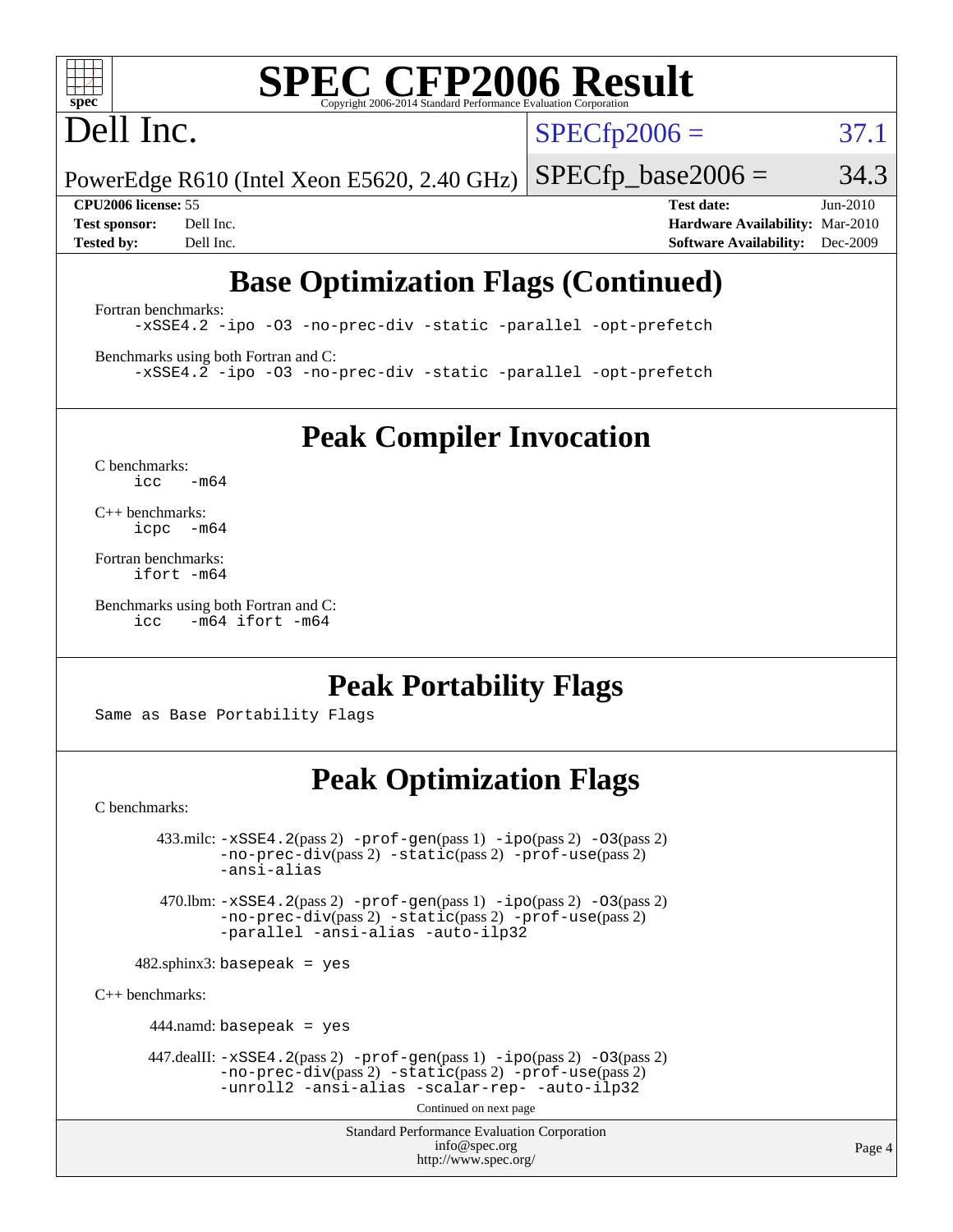| $spec^*$                                                                                   | <b>SPEC CFP2006 Result</b><br>Copyright 2006-2014 Standard Performance Evaluation Corporation                                                                                                                                          |                      |                                                                                       |                        |
|--------------------------------------------------------------------------------------------|----------------------------------------------------------------------------------------------------------------------------------------------------------------------------------------------------------------------------------------|----------------------|---------------------------------------------------------------------------------------|------------------------|
| Dell Inc.                                                                                  |                                                                                                                                                                                                                                        | $SPECfp2006 =$       |                                                                                       | 37.1                   |
|                                                                                            | PowerEdge R610 (Intel Xeon E5620, 2.40 GHz)                                                                                                                                                                                            | $SPECfp\_base2006 =$ |                                                                                       | 34.3                   |
| CPU2006 license: 55<br><b>Test sponsor:</b><br>Dell Inc.<br><b>Tested by:</b><br>Dell Inc. |                                                                                                                                                                                                                                        |                      | <b>Test date:</b><br>Hardware Availability: Mar-2010<br><b>Software Availability:</b> | $Jun-2010$<br>Dec-2009 |
|                                                                                            | <b>Peak Optimization Flags (Continued)</b>                                                                                                                                                                                             |                      |                                                                                       |                        |
|                                                                                            | $450.\text{soplex: } -x\text{SSE4}.2(\text{pass 2}) - \text{prof-gen}(\text{pass 1}) - \text{ipo}(\text{pass 2}) - 03(\text{pass 2})$<br>$-no-prec-div(pass 2) -static(pass 2) -prof-use(pass 2)$<br>-opt-malloc-options=3 -auto-ilp32 |                      |                                                                                       |                        |
|                                                                                            | $453.$ povray: $-xSSE4.2(pass2)$ -prof-gen $(pass1)$ -ipo $(pass2)$ -03 $(pass2)$<br>-no-prec-div(pass 2) -static(pass 2) -prof-use(pass 2)<br>-unroll4 -ansi-alias                                                                    |                      |                                                                                       |                        |
| Fortran benchmarks:                                                                        |                                                                                                                                                                                                                                        |                      |                                                                                       |                        |
|                                                                                            | 410.bwaves: -xSSE4.2 -ipo -03 -no-prec-div -static -opt-prefetch<br>-parallel                                                                                                                                                          |                      |                                                                                       |                        |
|                                                                                            | 416.gamess: $-xSSE4$ . $2(pass 2)$ -prof-gen(pass 1) -ipo(pass 2) -03(pass 2)<br>$-no-prec-div(pass 2) -static(pass 2) -prof-use(pass 2)$<br>-unroll2 -Ob0 -ansi-alias -scalar-rep-                                                    |                      |                                                                                       |                        |
|                                                                                            | $434$ .zeusmp: basepeak = yes                                                                                                                                                                                                          |                      |                                                                                       |                        |
|                                                                                            | $437$ .leslie3d: basepeak = yes                                                                                                                                                                                                        |                      |                                                                                       |                        |
|                                                                                            | 459.GemsFDTD: -xSSE4.2(pass 2) -prof-gen(pass 1) -ipo(pass 2) -03(pass 2)<br>-no-prec-div(pass 2) -static(pass 2) -prof-use(pass 2)<br>-unroll2 -Ob0 -opt-prefetch -parallel                                                           |                      |                                                                                       |                        |
|                                                                                            | $465$ .tonto: $-xSSE4$ . 2(pass 2) $-prof-gen(pass 1) -ipo(pass 2) -03(pass 2)$<br>-no-prec-div(pass 2) -static(pass 2) -prof-use(pass 2)<br>-inline-calloc -opt-malloc-options=3 -auto -unroll4                                       |                      |                                                                                       |                        |
|                                                                                            | Benchmarks using both Fortran and C:                                                                                                                                                                                                   |                      |                                                                                       |                        |
|                                                                                            | $435$ .gromacs: $-xSSE4$ . $2(pass 2)$ -prof-gen(pass 1) -ipo(pass 2) -03(pass 2)<br>-no-prec-div(pass 2) -static(pass 2) -prof-use(pass 2)<br>-opt-prefetch -auto-ilp32                                                               |                      |                                                                                       |                        |
|                                                                                            | 436.cactusADM: -xSSE4.2(pass 2) -prof-gen(pass 1) -ipo(pass 2) -03(pass 2)<br>$-no-prec-div(pass 2) -static(pass 2) -prot-use(pass 2)$<br>-unroll2 -opt-prefetch -parallel -auto-ilp32                                                 |                      |                                                                                       |                        |
|                                                                                            | 454.calculix: -xSSE4.2 -ipo -03 -no-prec-div -static -auto-ilp32                                                                                                                                                                       |                      |                                                                                       |                        |
|                                                                                            | 481.wrf: Same as 454.calculix                                                                                                                                                                                                          |                      |                                                                                       |                        |
|                                                                                            | The flags file that was used to format this result can be browsed at<br>http://www.spec.org/cpu2006/flags/Intel-icll.1-linux64-revE.20100330.html                                                                                      |                      |                                                                                       |                        |

| <b>Standard Performance Evaluation Corporation</b> |
|----------------------------------------------------|
| info@spec.org                                      |
| http://www.spec.org/                               |